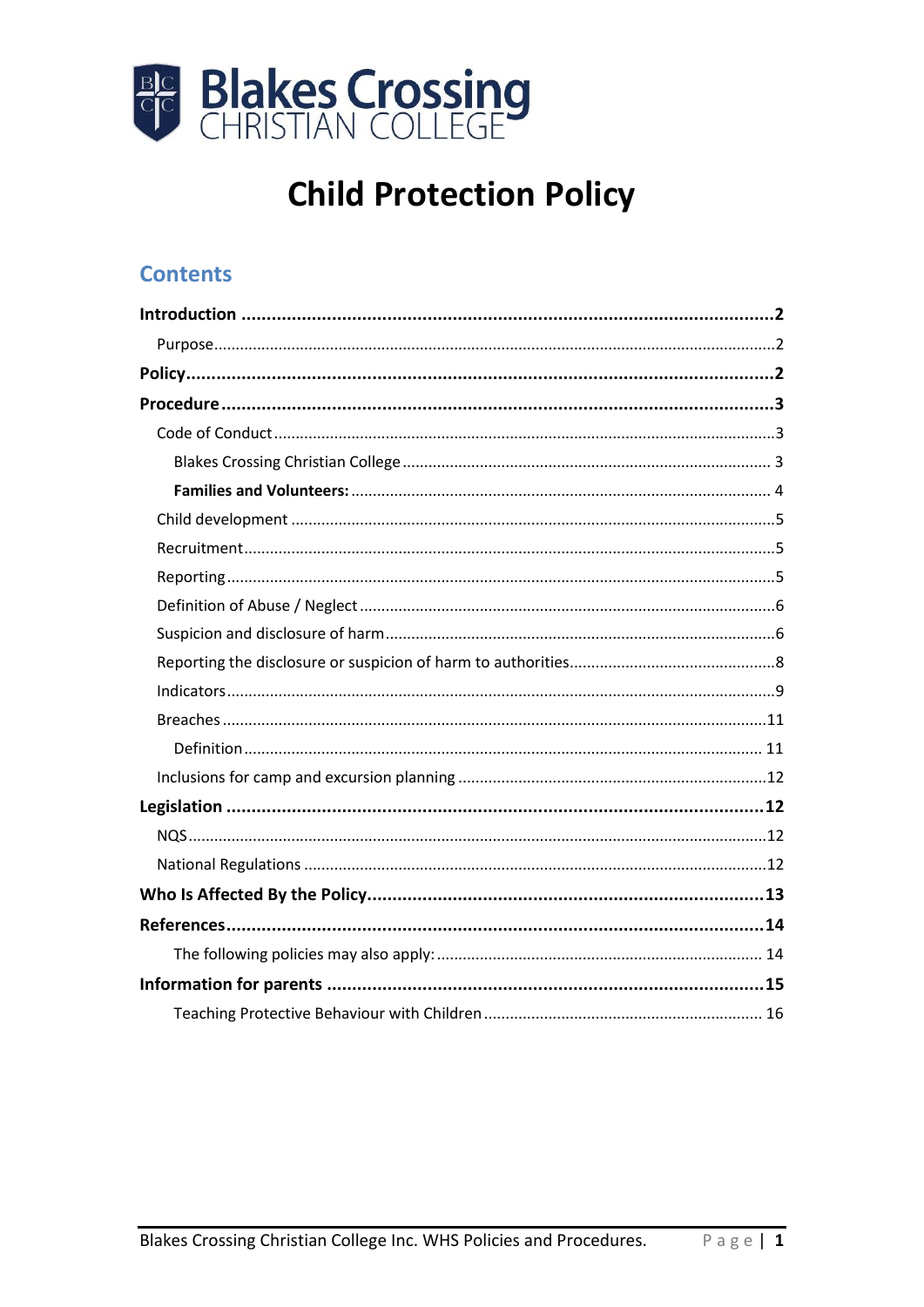

#### **KEY CONTACT INFORMATION**

Some matters can now be reported through an online child protection reporting system. **reportchildabuse.families.sa.gov.au**

For immediate life threatening situations continue to call **SAPOL 000**.

Mandated notifiers still need to call the Child Abuse Report Line when notifying serious concerns about the suspected abuse and neglect of children.

#### **Child Abuse Report Line (CARL) 13 14 78**

#### **Introduction**

#### <span id="page-1-1"></span><span id="page-1-0"></span>**Purpose**

In line with the Blakes Crossing Christian College values of Christ-centred caring, Christcentred learning, Christ-centred community and Christ-centred serving, the College takes seriously the responsibility to provide a safe and caring environment for all children.

The purpose of this policy is to promote the safety and wellbeing of the children within our care. This policy is based on the following understandings:

- Children are fearfully and wonderfully made in the image of God and deserve protection
- Children are one of the most vulnerable groups in our society
- The safety of children is of paramount importance
- Children need to know and to believe that they have the right to feel, and to be safe at all times
- Children are entitled to basic human rights, regardless of special needs, cultural and religious background or socioeconomic status (1)
- Children are entitled to the support of a person to act as an advocate on their behalf
- Adults are the people in society who have the responsibility for child protection

All educators/staff within the College Community are legally mandated to report suspected cases of child abuse to the relevant Child Protection Agency.

Blakes Crossing Christian College aims to educate all parties about their roles in child protection and also about signs of abuse and ensure that all requirements of child protection are being met.

#### **Policy**

- <span id="page-1-2"></span> The College is committed to addressing the issue of child abuse and continuing to improve the way we deliver child protection and abuse prevention programs.
- The College has appointed a Student Wellbeing Officer (if no other appointment has been made, this person will be the Principal) to address many of the key issues of child protection and child abuse, as well as being available for student counselling.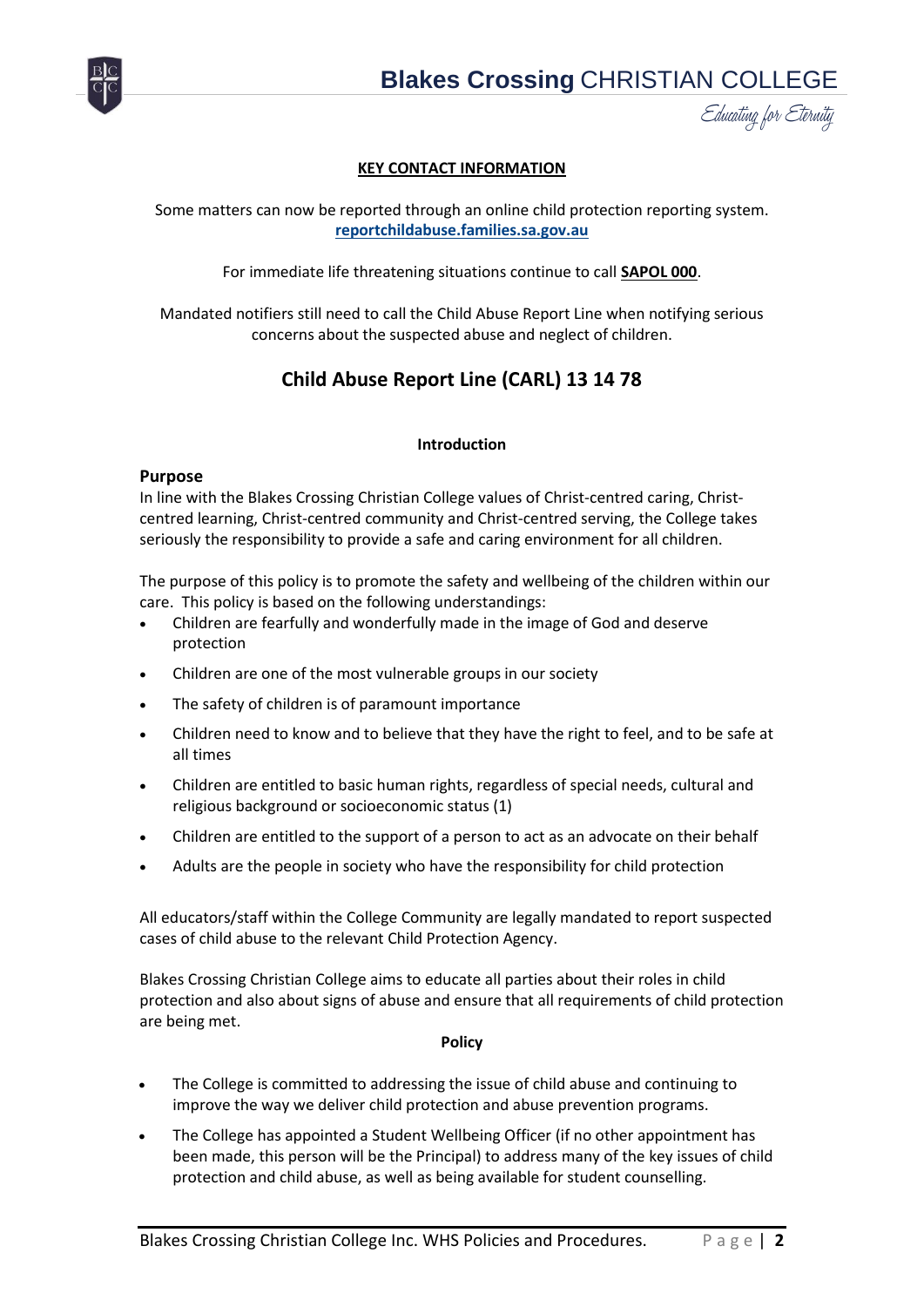

- The Student Wellbeing Officer will ensure the College is current in its approach to child protection and coordinate the child protection and abuse prevention programs to all students in the College.
- Through the College curriculum, students will participate in programs designed to develop skills and strategies for personal safety.
- All education and care workers employed by the College will regard the interest of students as of paramount importance. They are required to:
	- Exercise a duty of care to protect the child and keep him/her safe
	- Be aware of the definition of abuse and neglect as defined in the Children's Protection Act 1993, Section 6 (1) and (2)
	- Report suspicions of child abuse and neglect to the relevant Child Protection Agency, as being required by the Protection Act 1993, Section 11 (1) and (2)
	- Provide children with child protection and abuse prevention programs

#### **Procedure**

<span id="page-2-0"></span>In order for staff to fulfil their responsibilities, the College will:

- Provide ongoing training in reporting child abuse and neglect
- Ensure that staff are aware of the 24 Hour Child Abuse Report Line (131 478) and updated reporting procedures including online reporting
- Provide release time for appropriate staff (ie Student Wellbeing Officer) to attend meeting, training and/or conferences that will enhance their knowledge of child protection or fulfil legal obligations
- Establish supportive procedures for staff when reporting on child abuse and neglect
- Provide child protection and abuse prevention programs as part of the curriculum
- Regularly review and update the child protection and abuse prevention programs offered by the College as part of a curriculum review process

#### **(1)UN Rights of the Child**

 Ensure the Student Wellbeing Officer is debriefed on any child protection or Reporting of child abuse or neglect issues directly involving any student from Blakes Crossing Christian College (where deemed appropriate)

#### <span id="page-2-1"></span>**Code of Conduct**

Blakes Crossing Christian College upholds the following code of conduct in relation to employers, educators, volunteers, students, families and children:

#### <span id="page-2-2"></span>Blakes Crossing Christian College

The College will ensure that all educators/staff:

- Are clear about their roles and responsibilities regarding child protection.
- Are aware of their obligations to immediately report suspected abuse to the Child Protection Hotline.
- Are aware of the indicators when a child may be at risk of harm or significant harm.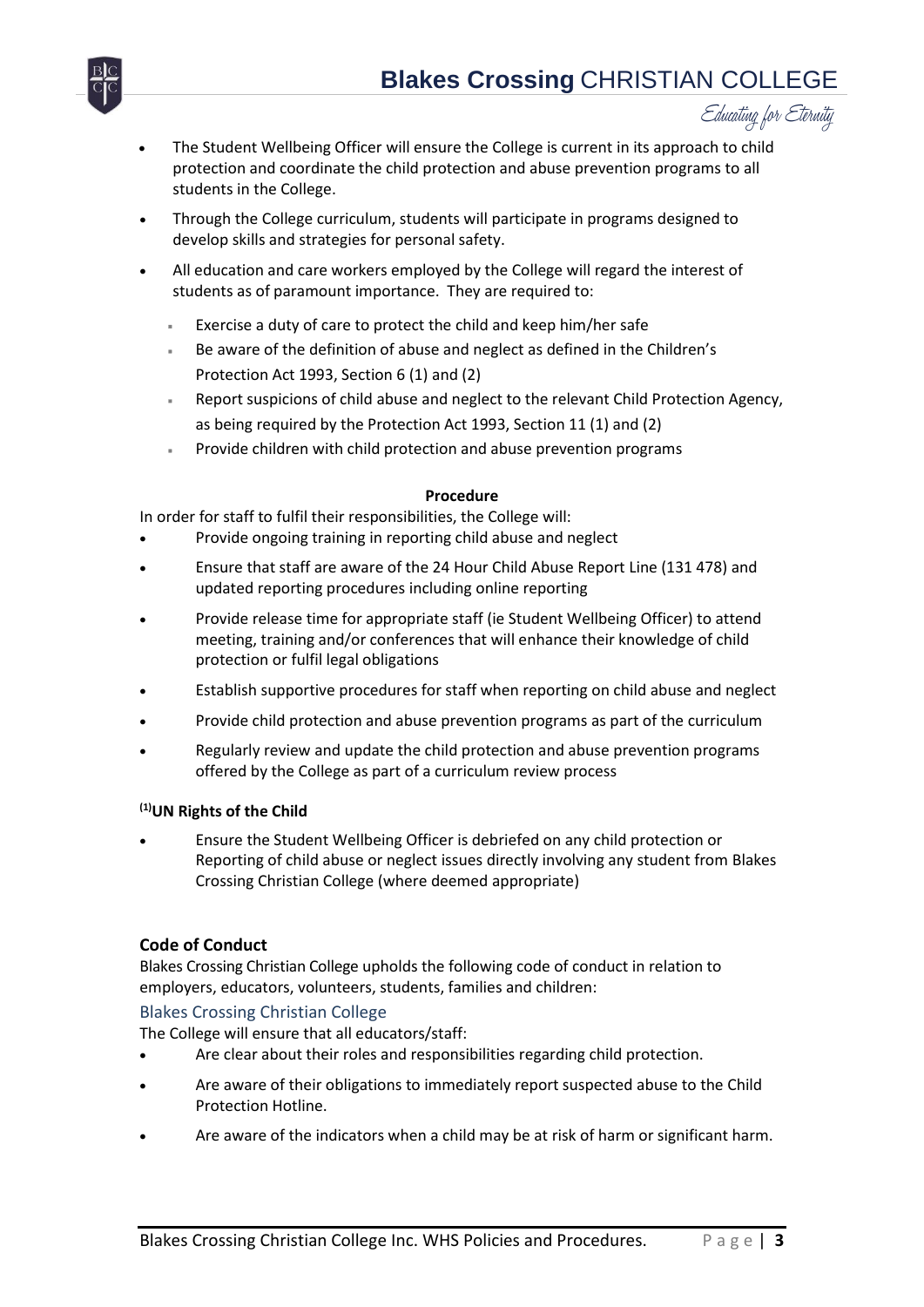



- Are provided training and development for all educators/staff in the recognition and reporting of abuse and harm.
- Are provided reporting procedures and professional standards for care and protection work.
- Provide a Working with Children Check (DCSI)
- Report to the Ombudsman any reportable allegations and convictions made against an employee and ensure they are investigated by the Principal or delegate with appropriate actions being taken when the investigation is complete.
- Notify the relevant authorities of details of employees against whom relevant disciplinary proceedings have been completed and/or persons whose employment has been rejected because of a risk identified in employment screening processes.
- Enable educators to have access to relevant acts, regulations, standards and other resources in order for them to complete their obligations.

#### **Educators/Staff Will:**

- Report any situation where they suspect a child is at risk of significant harm to the Child Protection Helpline.
- Promote the welfare, safety and wellbeing of children at the College.
- Have an awareness of referral agencies for families where concerns of harm do not meet the significant harm threshold.
- Be aware of obligations as per Responding to Abuse and Neglect training.
- Assist in supporting children and families when liaising with relevant government agencies.

#### **Educators/Staff Will Not:**

- Drink alcohol or use illicit substances while on the College's premises and will not come to the College while under the influence or alcohol or illicit substances.
- Smoke on Blakes Crossing Christian College premises or when involved in an activity of the College
- Show favouritism towards any child.
- Develop close personal relationships with children outside of the carer/child relationship, including on social media
- Use abusive, derogatory or offensive language.

#### <span id="page-3-0"></span>**Families and Volunteers:**

- Treat all children at the College equally and respectfully.
- Report any suspicions to the most senior person on duty when at the College.
- Respect the rights, dignity and worth of every person, regardless of their abilities, gender, religion or cultural background.
- Respect the decision of educators/staff and teach children to do likewise.
- Focus on encouraging childrens' efforts and learning.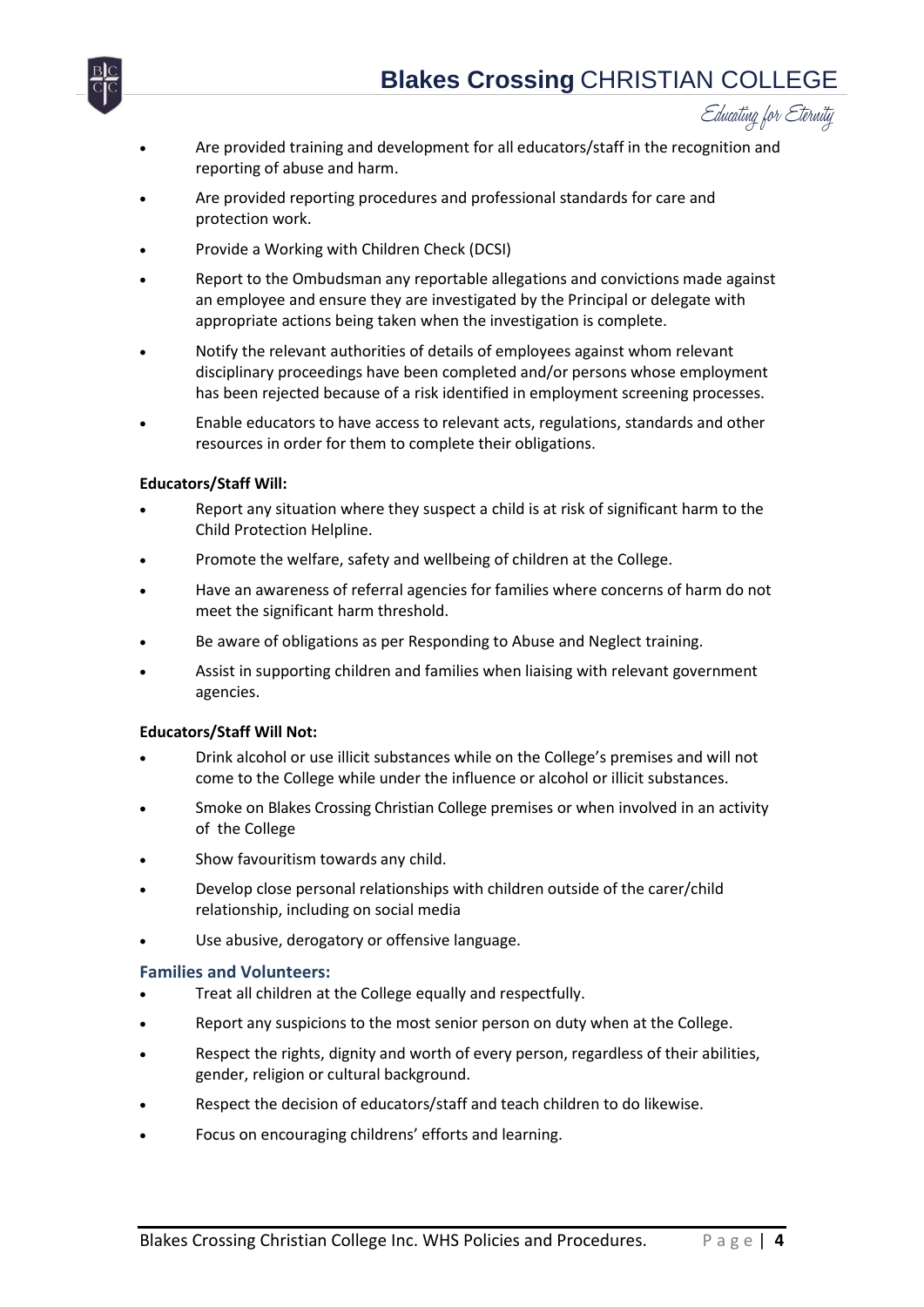

- Support all efforts to remove any form of abuse in the College and encourage a safe and supportive College environment.
- Will not drink alcohol or use illicit substances while on the College's premises and will not come to the College while under the influence or alcohol or illicit substances.
- Will not smoke on the College's premises.

#### <span id="page-4-0"></span>**Child development**

#### **Children will be taught the following guidelines on a developmental scale:**

- Respect other children and adults at the College.
- Cooperate and follow rules.
- Listen to educator/staff instructions and follow them.
- Control their temper and talk to an Educator/staff member if upset.
- Have a say in what activities they are involved in, where applicable
- Speak to an Educator/staff member if worried or concerned about something.
- Be kind and caring towards others and remember that bullying is not allowed.
- Tell an Educator/staff member if they see a child bullying another child.

#### <span id="page-4-1"></span>**Recruitment**

Blakes Crossing Christian College will keep up-to-date policies on recruiting, selecting, training and managing paid employees and volunteers.

The College is responsible for developing policies and procedures about recruitment, selection, management and training to ensure all persons working at the College are suitable.

When developing the recruitment strategy, the College will consider the following recruitment criteria with regard to child protection issues:

- Comprehensive position descriptions
- Clear advertising statements about the College and the role description
- Details of the selection process
- Understanding of the probationary period
- Outlines of training with regard to policies and child protection
- Induction procedures
- Exit interviews or questionnaires

#### <span id="page-4-2"></span>**Reporting**

Families SA has been working on making the process of notifications of suspected child abuse and neglect easier for mandated notifiers in South Australia. Some matters can now be reported through an online child protection reporting system. reportchildabuse.families.sa.gov.au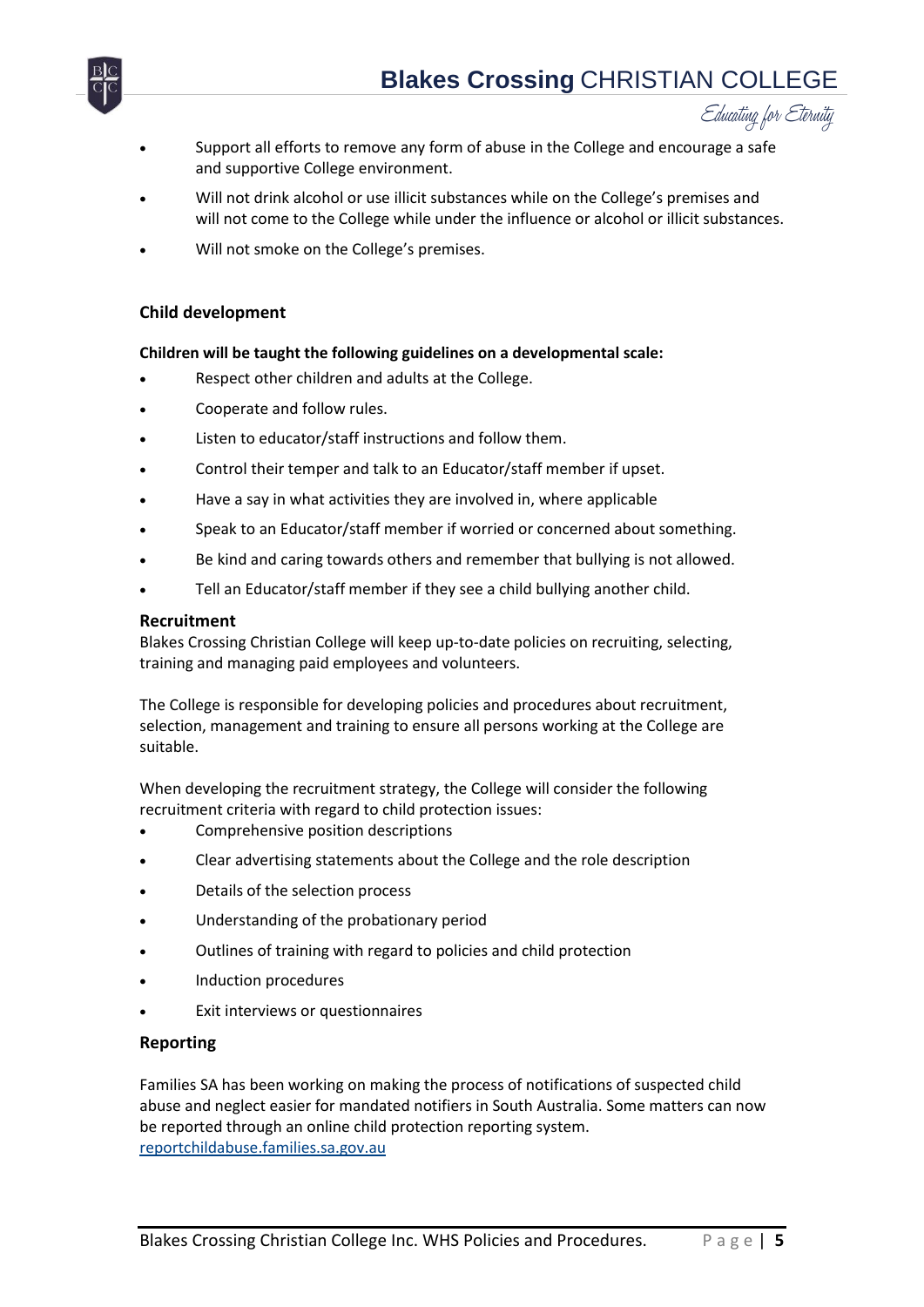

For immediate life threatening situations continue to call SAPOL 000.

Mandated notifiers still need to call the Child Abuse Report Line when notifying serious concerns about the suspected abuse and neglect of children.

Child Abuse Report Line 13 14 78

This can include:

- A child in imminent or immediate danger of serious harm
- Serious injuries
- Chronic neglect
- Infants (under 12 months)
- When a child is in the care of Families SA and you suspect they are being abused and neglected.

#### <span id="page-5-0"></span>**Definition of Abuse / Neglect**

"abuse or neglect", in relation to a child, means—

- (a) sexual abuse of the child; or
- (b) physical or emotional abuse of the child, or neglect of the child, to the extent that
	- i. the child has suffered, or is likely to suffer, physical or psychological injury detrimental to the child's wellbeing; or
	- ii. the child's physical or psychological development is in jeopardy,

#### <span id="page-5-1"></span>**Suspicion and disclosure of harm**

#### **Suspicion of harm**

One can suspect harm if:

 There is concern with regard to significant changes in behaviour or the presence of new unexplained and suspicious injuries.

#### **Disclosure of harm**

A disclosure of harm occurs when someone, including a child, tells you about harm that has happened or is likely to happen.

Disclosures of harm may start with:

- Think I saw...
- Somebody told me that...
- Just think you should know…‖
- I'm not sure what I want you to do, but…‖

The College works to minimise harm to children and young people by acting in a manner that supports their interests and wellbeing, by:

- Making sure that children know that it is their right to feel safe at all times
- Teaching them about acceptable and unacceptable behaviour in general
- Letting them know who is and who is not an employee in the organisation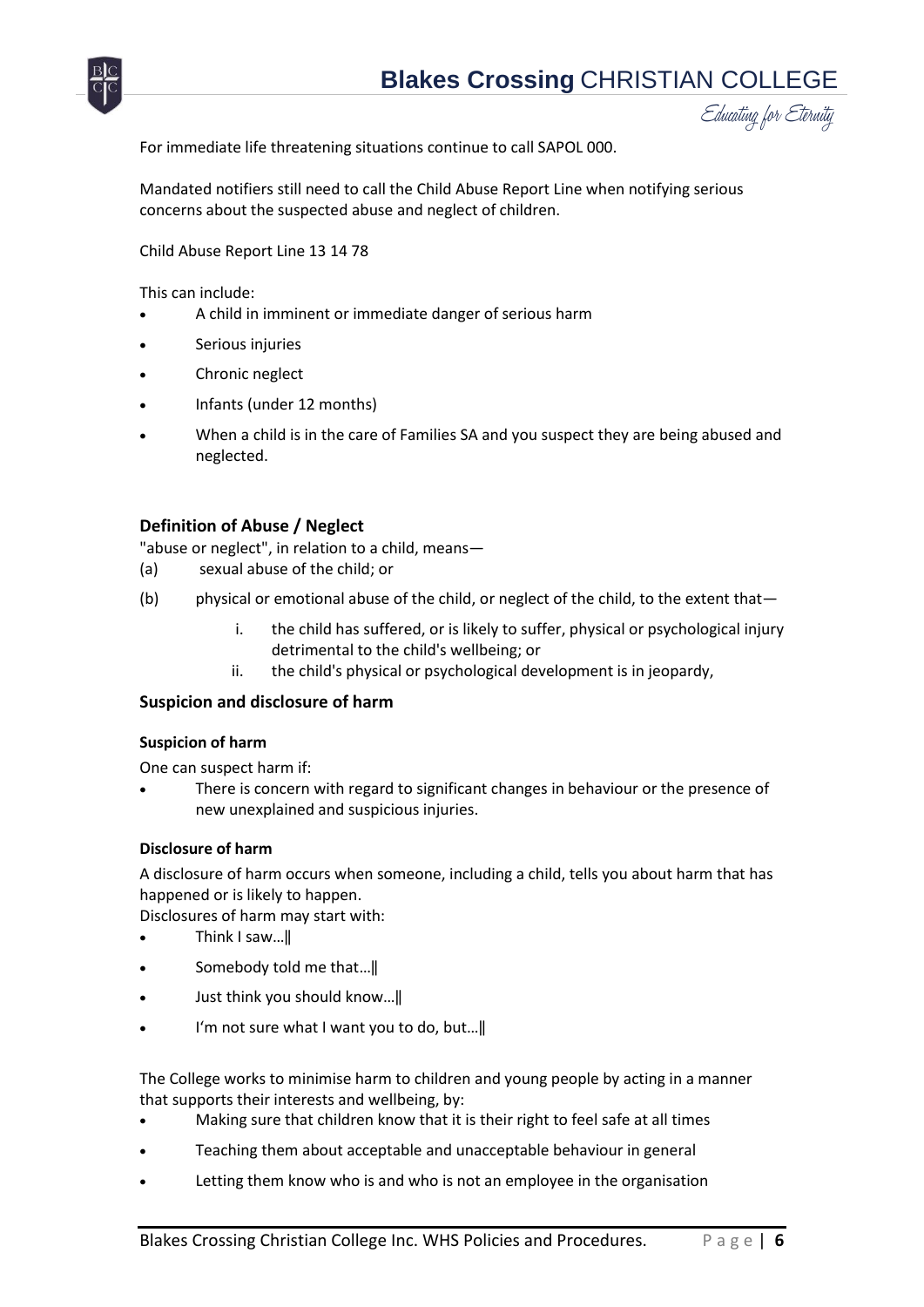

- Educating for Eternity
- Allowing them to be a part of decision-making processes
- Making sure they are safe by monitoring their activities and ensuring their environment meets all safety requirements
- Taking anything a child or young person says seriously and following up their concerns
- Letting them know there is no secret too awful, no story too terrible, that they can't share with someone they trust
- Teaching them about appropriate and inappropriate contact in a manner appropriate to their age and level of understanding
- Teaching children and young people to say 'no' to anything that makes them feel unsafe
- Encouraging them to tell educators of any suspicious activities or people, and
- Listening to children and young people and letting them know that educators are available for them if they have any concerns.

#### **Procedures for receiving a disclosure of harm**

When receiving a disclosure of harm:

- Remain calm and find a private place to talk
- Don't promise that you'll keep a secret; tell them they have done the right thing in telling you but that you'll need to tell someone who can help keep them safe
- Only ask enough questions to confirm the need to report the matter; probing questions could cause distress, confusion and interfere with any later enquiries, and
- Do not attempt to conduct your own investigation or mediate an outcome between the parties involved.

#### **Reporting guidelines for disclosures or suspicions of harm**

Following are the actions Blakes Crossing Christian College will take immediately following a disclosure or suspicion of harm.

#### **Documenting a suspicion of harm**

If anyone has concerns about the safety of a child, record these concerns in a nonjudgmental and accurate manner as soon as possible. If a parent explains a noticeable mark on a child, record your own observations as well as accurate details of the conversation. If you see unsafe or harmful actions towards a child in your care, intervene immediately, provided it is safe to do so. If it is unsafe, call the police for assistance.

#### **Documenting a disclosure of harm**

Complete an incident report form or record the details as soon as possible so that they are accurately captured. Include:

- Time, date and place of the disclosure
- 'Word for word' what happened and what was said, including anything you said and any actions that have been taken, and
- Date of report and signature.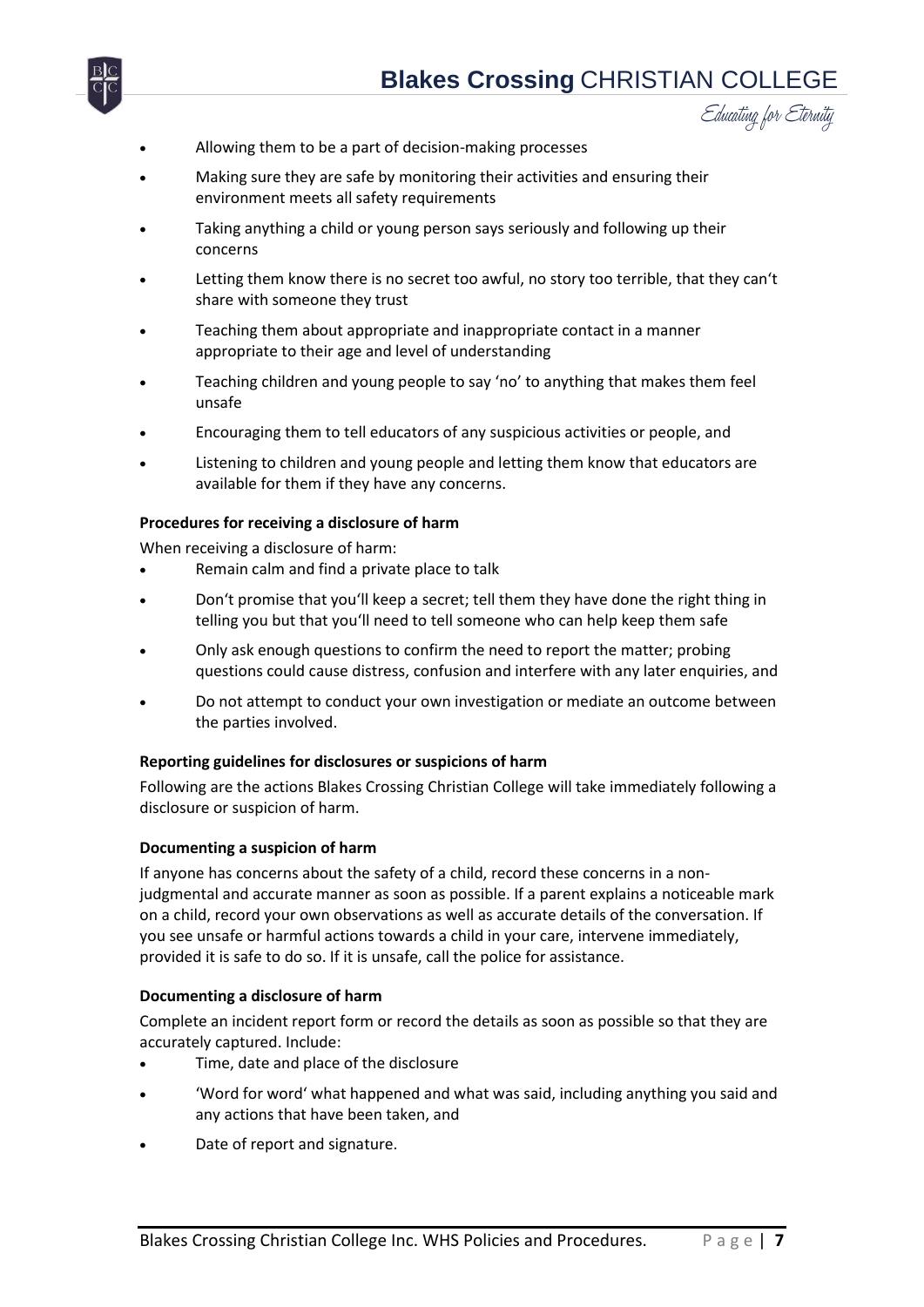# **Blakes Crossing** CHRISTIAN COLLEGE



Educating for Eternity

If you need to take notes as the person is telling you, explain that you are taking a record in case any later enquiry occurs.

#### <span id="page-7-0"></span>**Reporting the disclosure or suspicion of harm to authorities**

Blakes Crossing Christian College will not conduct its own enquiries in relation to the disclosure or suspicion of harm or try to come to an agreement between the parties involved. The person who receives a disclosure or suspects harm is to contact the relevant authority to ensure information provided is comprehensive and accurate. Report the matter to:

| <b>Child Abuse Report Line</b> | 131478  |
|--------------------------------|---------|
| <b>For Emergencies Call</b>    | 000     |
| <b>For Non-Urgent Matters</b>  | 131 444 |

#### **Actions following a disclosure of harm**

Support and counselling will be offered to all parties involved.

#### **The person against whom the allegation has been made**

If the person responding to the allegation of harm is a staff member, volunteer or contractor their duties may need to be reviewed. If they continue to interact/work with children, ensure that they are appropriately supervised at all times. Legal advice should be sought as to the extent to which that person can carry out duties at the College.

#### **When receiving a disclosure of harm:**

- Remain calm and find a private place to talk
- Don't promise that you'll keep a secret; tell them they have done the right thing in telling you but that you'll need to tell someone who can help keep them safe
- Only ask enough questions to confirm the need to report the matter; probing questions could cause distress, confusion and interfere with any later enquiries, and
- Do not attempt to conduct your own investigation or mediate an outcome between the parties involved.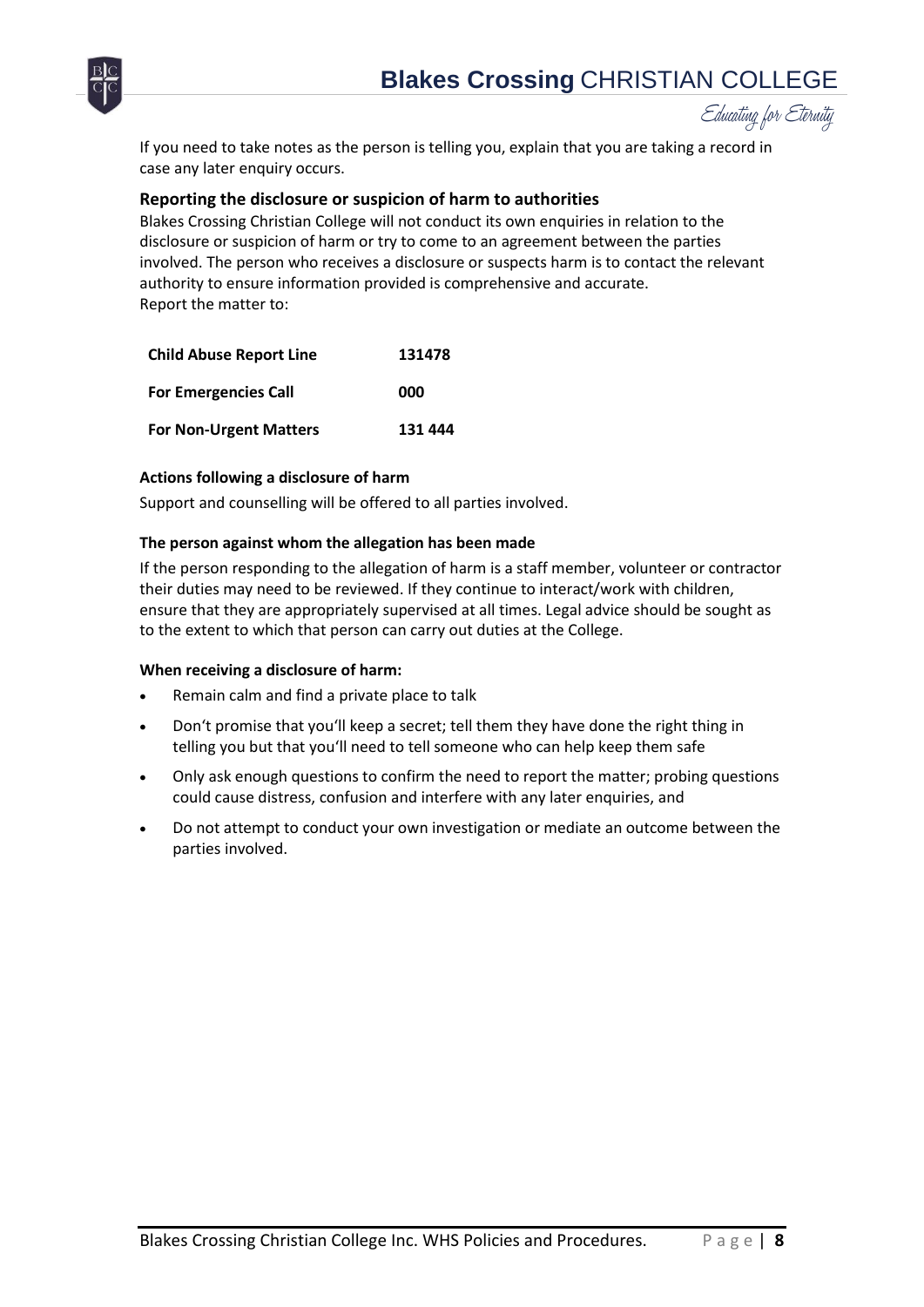

#### <span id="page-8-0"></span>**Indicators**

#### **General indicators of abuse and neglect**

- Marked delay between injury and seeking medical assistance
- History of injury
- The child gives some indication that the injury did not occur as stated
- The child tells you someone has hurt him/her
- The child tells you about someone he/she knows who has been hurt
- Someone (relative, friend, acquaintance, sibling) tells you that the child may have been abused

#### **Indicators of Neglect in children**

- Poor standard of hygiene leading to social isolation
- Scavenging or stealing food
- Extreme longing for adult affection
- Lacking a sense of genuine interaction with others
- Acute separation anxiety
- Self-comforting behaviours, e.g. Rocking, sucking
- Delay in development milestones
- Untreated physical problems

#### **Indicators of neglect in parents and caregivers**

- Failure to provide adequate food, shelter, clothing, medical attention, hygiene or leaving the child inappropriately without supervision
- Inability to respond emotionally to the child
- Child abandonment
- Depriving or withholding physical contact
- Failure to provide psychological nurturing
- Treating one child differently to the others

#### **Indicators of physical abuse in children**

- Facial, head and neck bruising
- Lacerations and welts
- Explanations are not consistent with injury
- Bruising or marks that may show the shape of an object
- Bite marks or scratches
- Multiple injuries or bruises
- Ingestion of poisonous substances, alcohol or drugs
- Sprains, twists, dislocations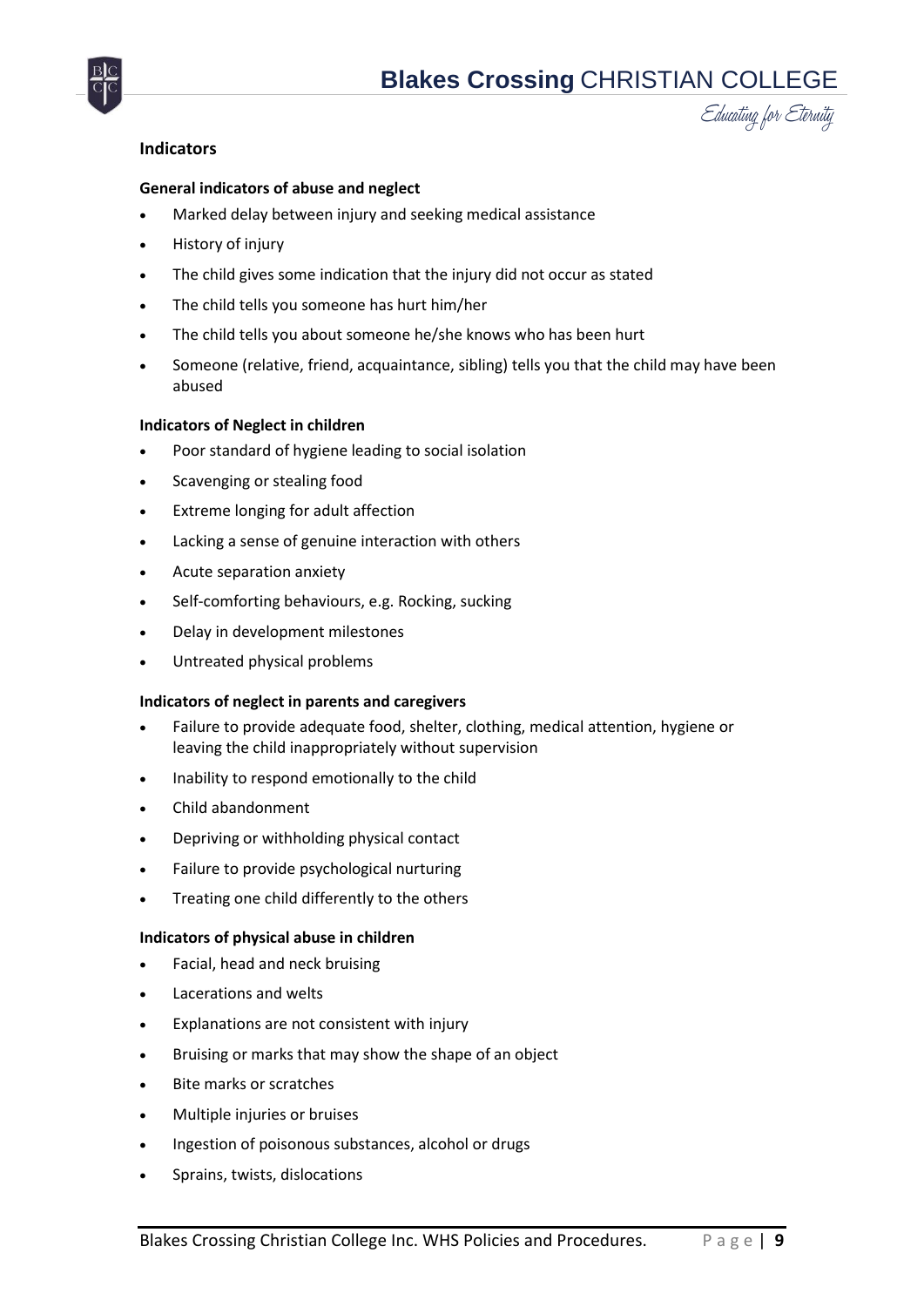

- Bone fractures
- Burns and scalds

#### **Indicators of physical abuse in parents and caregivers**

- Direct admissions from parents about fear of hurting their children
- Family history of violence
- History of their own maltreatment as a child

# Repeated visits for medical assistance

#### **Indicators of emotional abuse in children**

- Feeling of worthlessness about them
- Inability to value others
- Lack of trust in people and expectations
- Extreme attention seeking behaviours
- Other behavioural disorders (disruptiveness, aggressiveness, bullying)

#### **Indicators of emotional abuse in parents and caregivers**

- Constant criticism, belittling, teasing of a child or ignoring or withholding praise and affection
- Excessive or unreasonable demands
- Persistent hostility, severe verbal abuse, rejection and scape-goating
- Belief that a particular child is bad or "evil"
- Using inappropriate physical or social isolation as punishment
- Exposure to domestic violence

#### **Indicators of sexual abuse in children**

- They describe sexual acts
- Direct or indirect disclosures
- Age inappropriate behaviour and/or persistent sexual behaviour
- Self-destructive behaviour
- Regression in development achievements
- Child being in contact with a suspected or known perpetrator of sexual assault
- Bleeding from the vagina or anus
- Injuries such as tears to the genitalia

#### **Indicators of Sexual Abuse in parents, caregivers of anyone else associated with the child**

- Exposing the child to sexual behaviours of others
- Suspected of or charged with child sexual abuse
- Inappropriate jealousy regarding age appropriate development of independence from the family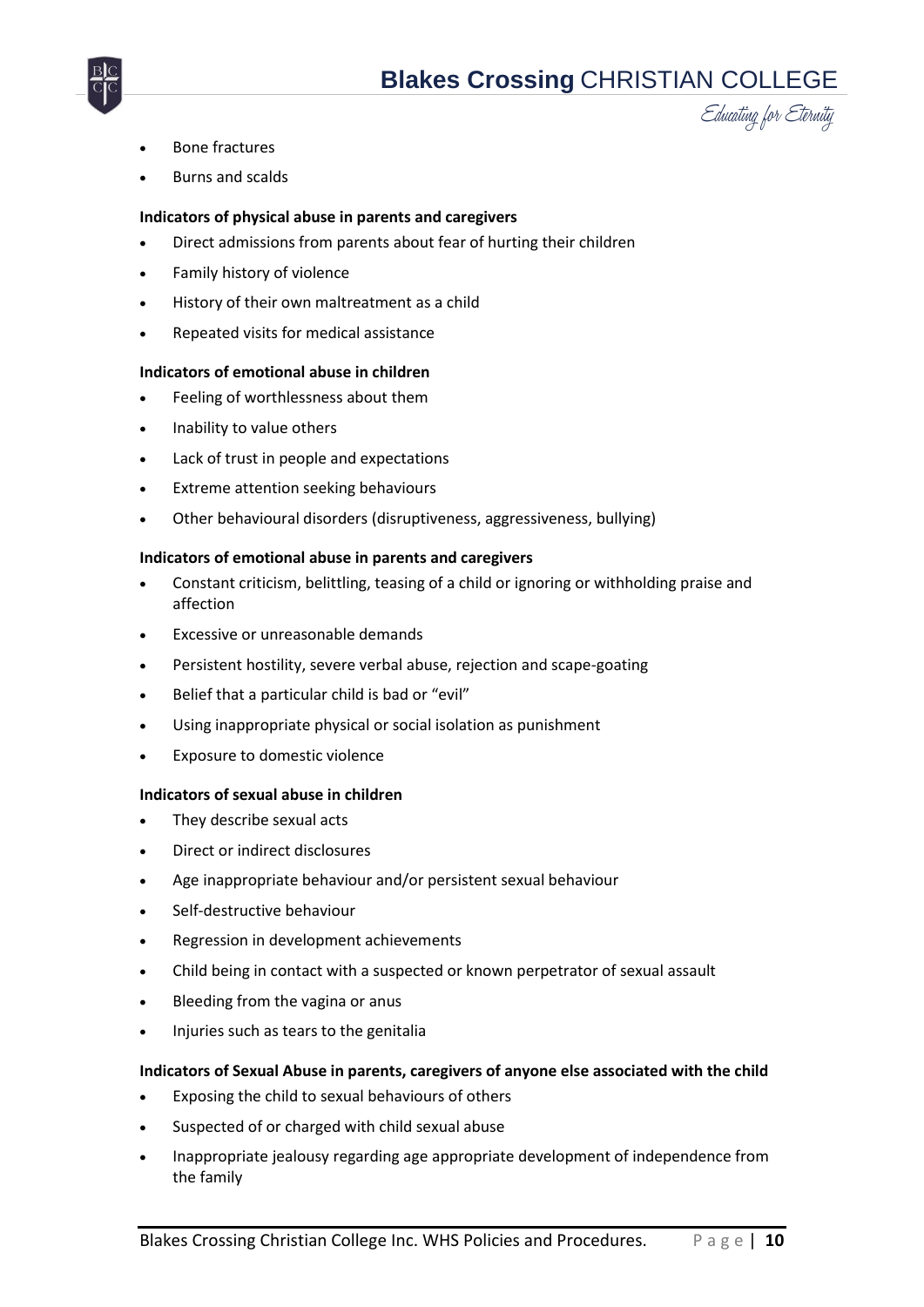



- Coercing the child to engage in sexual behaviour with other children
- Verbal threats of sexual abuse
- Exposing the child to pornography

#### **Indicators of Domestic Violence in children**

- Show aggressive behaviour
- Develop phobias & insomnia
- Experience anxiety
- Show systems of depression
- Have diminished self esteem
- Demonstrate poor academic performance and problem solving skills
- Have reduced social competence skills including low levels of empathy
- Show emotional distress
- Have physical complaints

This plan outlines the steps to be taken following a breach of the child and youth risk management strategy in order to address the breach in a fair and supportive manner.

#### <span id="page-10-0"></span>**Breaches**

#### <span id="page-10-1"></span>Definition

A breach is any action or inaction by any member of the organisation, including children and young people, that fails to comply with any part of the strategy.

This includes any breach in relation to:

- Statement of commitment to the safety and wellbeing of children and the protection of children from harm
- Code of conduct for interacting with children and young people;
- Procedures for recruiting, selecting, training and managing paid employees and volunteers
- Policies and procedures for handling disclosures or suspicions of harm, including reporting guidelines
- Policies and procedures for implementing and reviewing the children and youth risk management strategy and maintaining an employee register
- Risk management plans for high risk activities and special events, and
- Strategies for communication and support.

All stakeholders are to be made aware of the actions or inactions that form a breach as well as the potential outcomes of breaching the child and youth risk management strategy.

#### **Processes to manage a breach of the child and youth risk management strategy**

Breaches will be managed in a fair, unbiased and supportive manner. The following will occur:

- All people concerned will be advised of the process
- All people concerned will be able to provide their version of events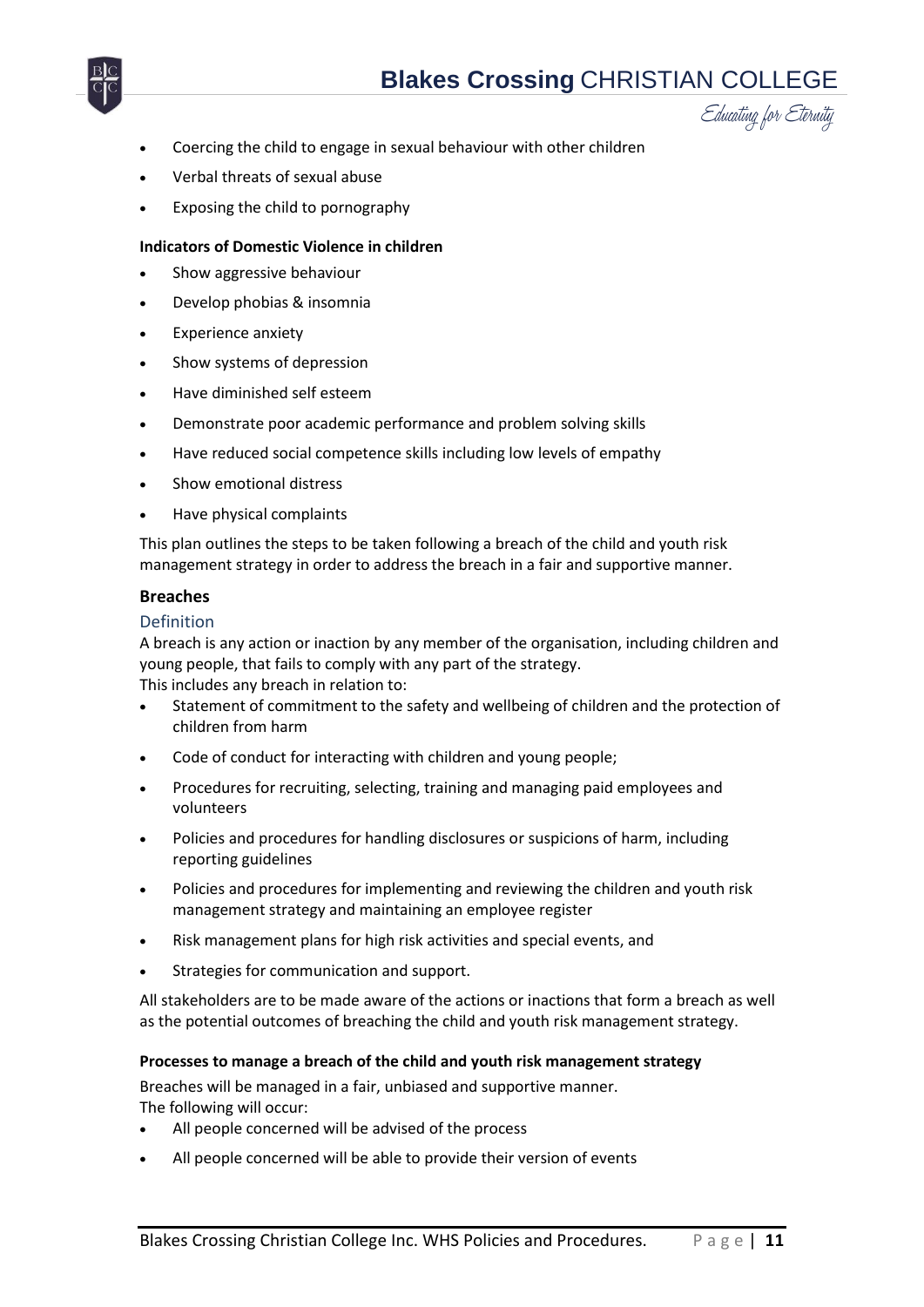



- The details of the breach, including the versions of all parties and the outcome will be recorded
- Matters discussed in relation to the breach will be kept confidential, and
- An appropriate outcome will be decided.

#### **Suitable outcomes for breaches**

Depending on the nature of the breach, outcomes may include:

- Emphasising the relevant component of the child and youth risk management strategy, for example, the code of conduct
- Providing closer supervision
- Further education and training
- Mediating between those involved in the incident (where appropriate)
- Disciplinary procedures if necessary, or
- Reviewing current policies and procedures and developing new policies and procedures if necessary.
- In addition to work health and safety concerns, a child and youth risk management strategy should analyse the risk of 'harm' to children and young people.

#### <span id="page-11-0"></span>**Inclusions for camp and excursion planning**

The following additional items will be considered when planning excursions, camps and incursions:

| <b>STEP 1</b> | STEP <sub>2</sub>     | <b>STEP 3</b>      | <b>STEP 4</b> | <b>STEP 5</b> | STEP <sub>6</sub> |
|---------------|-----------------------|--------------------|---------------|---------------|-------------------|
| Describe the  | <b>Identify Risks</b> | Analyse the        | Evaluate the  | Manage the    | Review            |
| activity      | Something             | <b>Risk</b>        | Risk          | <b>Risk</b>   | Nominate          |
| Identify all  | that could            | (Likelihood/       | The level of  | Assess the    | who will          |
| elements of   | happen that           | Consequences) risk |               | options       | review after      |
| the event     | results in            |                    |               |               | the               |
| from          | harm to a             |                    |               |               | event/activity    |
| beginning to  | child or young        |                    |               |               |                   |
| end           | person                |                    |               |               |                   |

#### **Legislation**

<span id="page-11-2"></span><span id="page-11-1"></span>

| <b>NQS</b>        |                    |                                                                         |
|-------------------|--------------------|-------------------------------------------------------------------------|
| $\overline{)$ QA2 | $\overline{2.3.4}$ | Educators, co-ordinators and educators are aware of their roles and     |
|                   |                    | responsibilities to respond to every child at risk of abuse or neglect. |

#### <span id="page-11-3"></span>**National Regulations**

| Regs | -84 | Awareness of child protection law |
|------|-----|-----------------------------------|
|      | 168 | Policies and procedures           |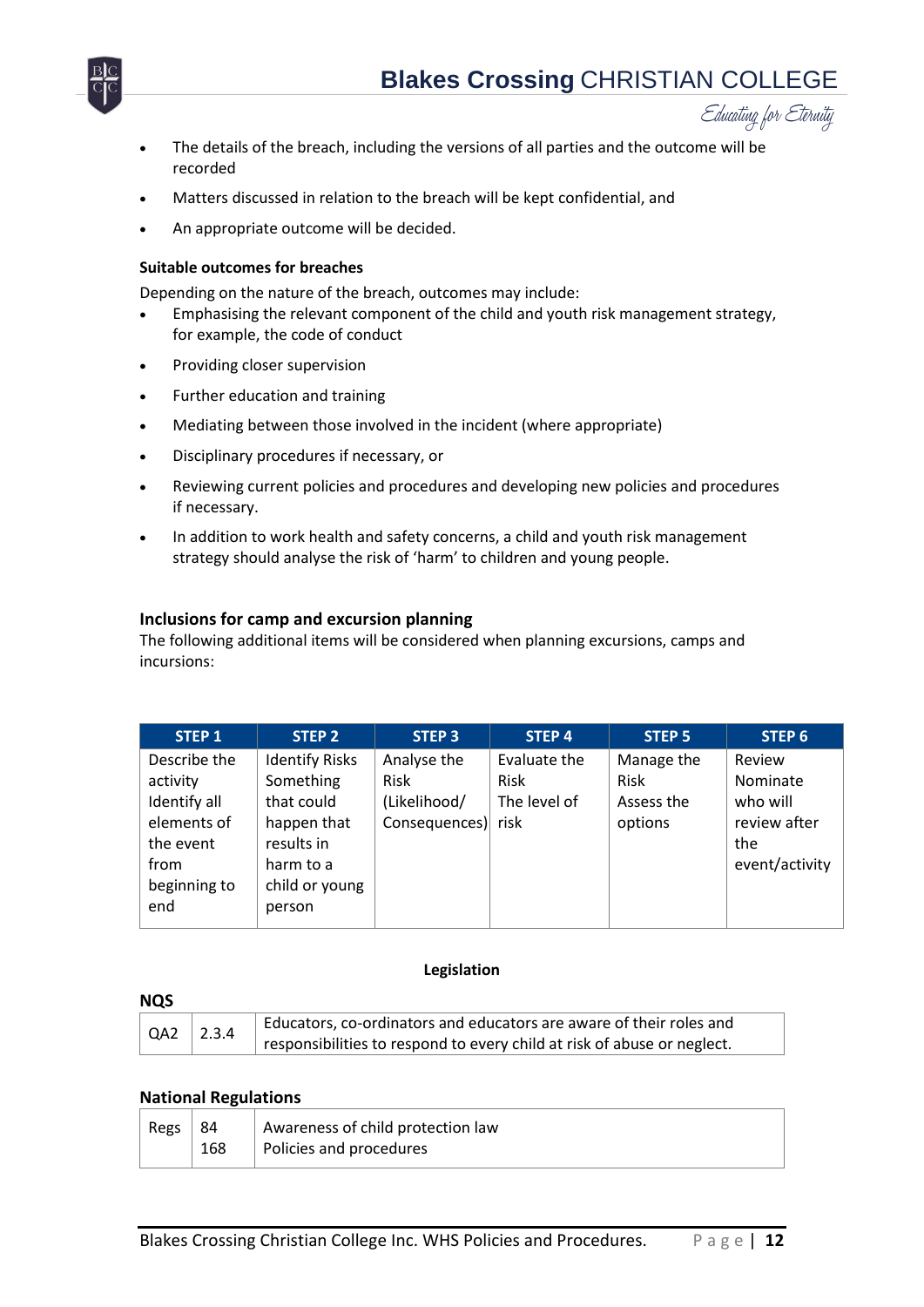

#### **Who Is Affected By the Policy**

- <span id="page-12-0"></span>Educators
- Families
- Children
- Management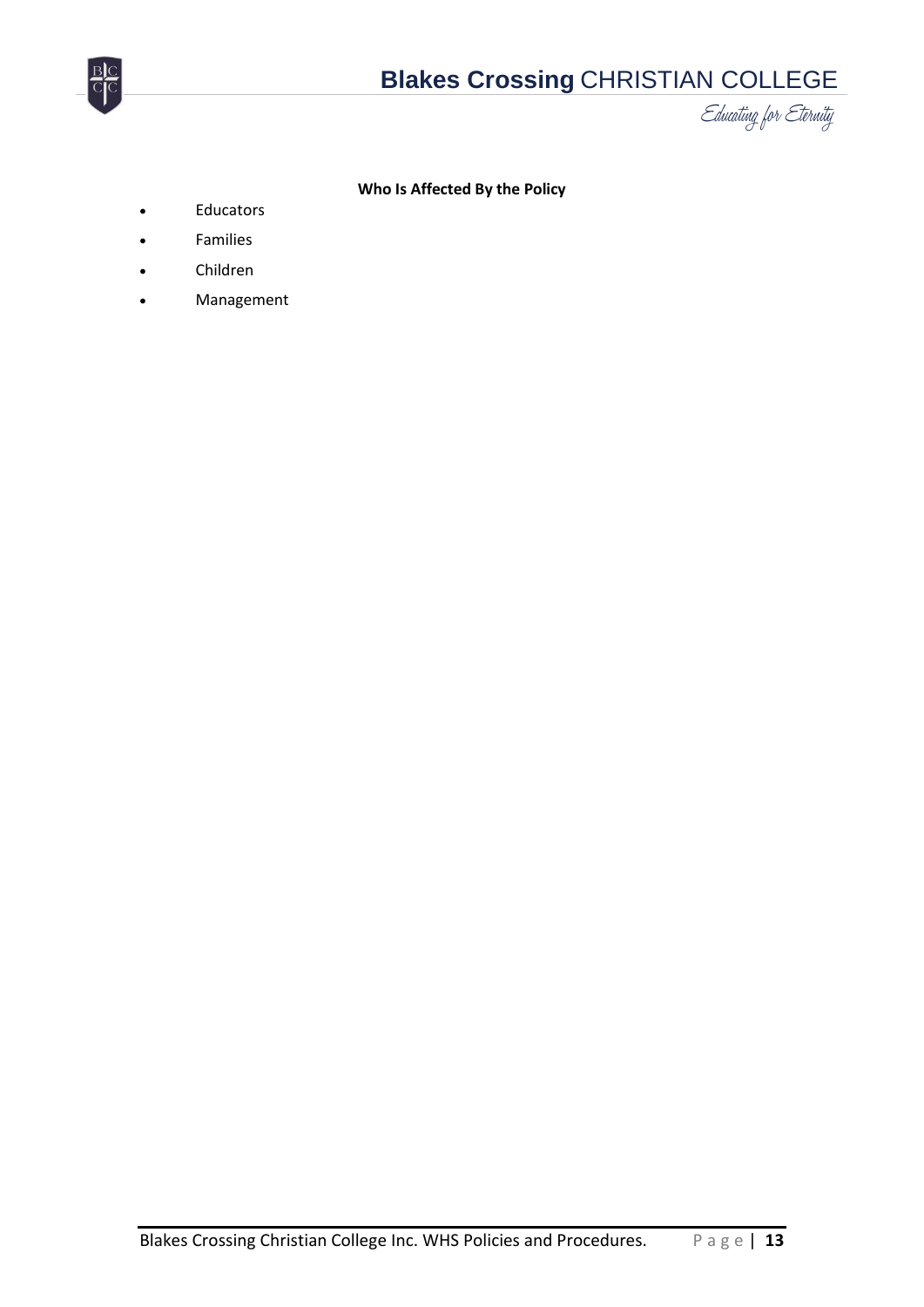



#### **References**

- <span id="page-13-0"></span> Community and Disability Colleges Ministers' Conference (2005). Creating safe environments for children: Organisations, employees and volunteers: National framework. Retrieved April 27, 2010, from [http://www.ocsc.vic.gov.au/downloads/childsafe\\_framework.pdf](http://www.ocsc.vic.gov.au/downloads/childsafe_framework.pdf)
- Community and Disability Colleges Ministers' Conference (2005). Schedule: Guidelines for building the capacity of child-safe organisations. Creating safe environments for children: Organisations, employees and volunteers: National framework. Retrieved April 27, 2010, from [http://www.ocsc.vic.gov.au/downloads/childsafe\\_sched01.pdf](http://www.ocsc.vic.gov.au/downloads/childsafe_sched01.pdf)
- UNICEF (n.d.). Fact sheet: A summary of the rights under the Convention on the Rights of the Child. Retrieved April 27, 2010, from [http://www.unicef.org/crc/files/Rights\\_overview.pdf](http://www.unicef.org/crc/files/Rights_overview.pdf)
- Children's Protection Act 1993
- Education and Care Colleges National Regulations 2011
- Early Years Learning Framework
- Protective practices for staff in their interactions with children and young people. Guidelines for staff working or volunteering in education and care settings (DECS 2011)
- Centre Support policy

#### <span id="page-13-1"></span>The following policies may also apply:

- Privacy and Confidentiality Policy
- Record Keeping and Retention Policy
- Physical Environments (Workplace Safety, Learning and Administration) Policy
- Death of a Child Policy (Critical Incident policy)
- Open Doors Policy
- Family Law and Access Policy
- Relationships with Children Policy
- Tobacco Drug and Alcohol Policy
- Recruitment Policy
- Social Media Policy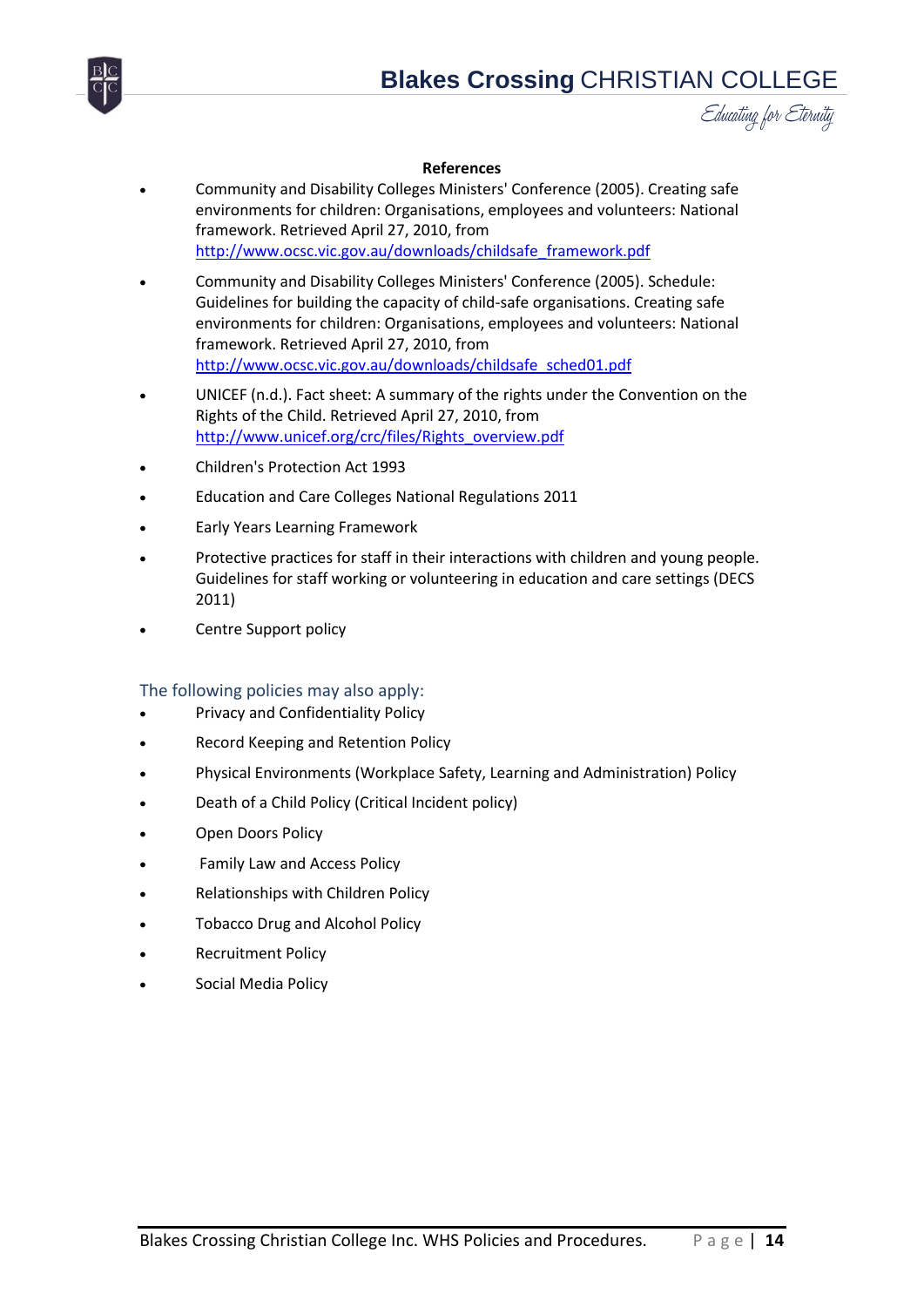<span id="page-14-0"></span>



**Information for parents**



#### **Information for parents and carers**

#### **Blakes Crossing Christian College child and youth protection**

Creating safe and supportive environments for children and young people is everyone's business. Blakes Crossing Christian College is committed to providing the highest standard of service to children and young people and ensuring they are kept safe from harm. In order to create a safe and supportive environment for children and young people, organisations must initiate and maintain ongoing planning and commitment.

In a safe and supportive environment, services and activities are provided so children and young people:

- feel safe and protected from harm
- help plan activities and make decisions
- are consulted and respected, and
- have their best interests considered and upheld.

Blakes Crossing Christian College is required to have a written policy which includes strategies to protect the children and young people at the College from harm. The strategies will help ensure the College is a safe and supportive environment for children and young people, by identifying and minimising risks. Screening employees and volunteers is part of the strategy.

The child and youth risk management policy addresses the following elements:

- a statement of commitment
- a code of conduct for interacting with children and young people
- procedures for recruiting, selecting, training and managing paid employees and volunteers
- policies and procedures for handling disclosures or suspicions of harm, including reporting guidelines
- a plan for managing breaches of the child and youth risk management strategy
- policies and procedures for implementing and reviewing the child and youth risk management strategy and maintaining an employee register
- risk management plans for high-risk activities and special events, and
- strategies for communication and support.

As a parent/carer, it is important for you to understand the policies and procedures that form the child and youth risk management strategy.